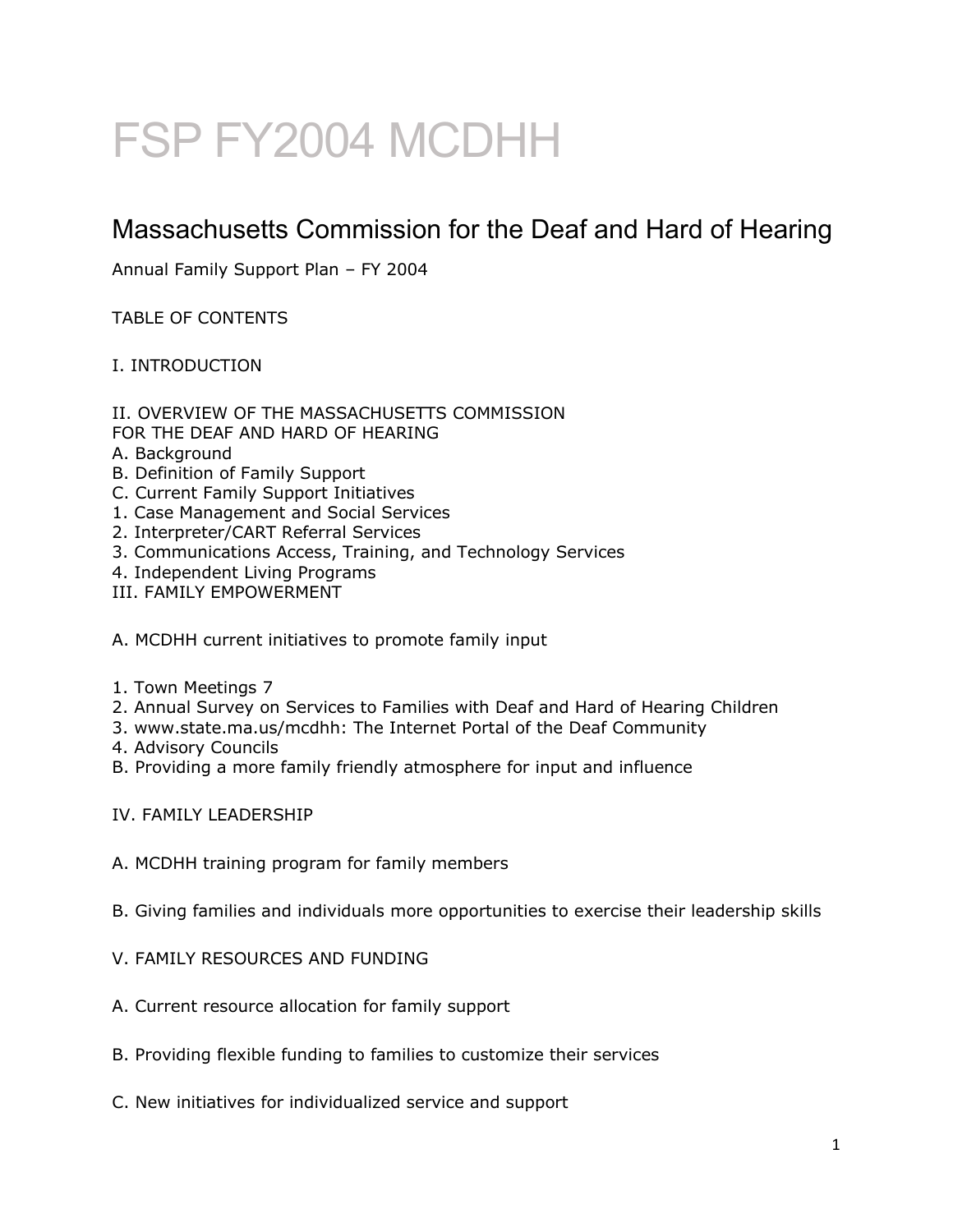# VI. ACCESSING SERVICES AND SUPPORTS

A. Educating families on how to access MCDHH services

B. MCDHH services that promote access to information and referral

C. New initiatives to increase access to services and referrals

VII. CULTURALLY COMPETENT OUTREACH AND SUPPORT

A. How MCDHH provides culturally appropriate access and support to an ethnically, culturally and linguistically diverse population

B. New initiatives for providing outreach that respects cultural diversity of families and individuals

VIII. INTERAGENCY COLLABORATION

A. Current collaborative efforts with other EOHHS agencies

B. Proposed new initiatives for interagency collaboration

IX. APPENDIX – MCDHH SURVEY ON SERVICES TO FAMILIES WITH DEAF OR HARD OF HEARING CHILDREN

TABLE OF EXHIBITS

EXHIBIT 1: INDEPENDENT LIVING PROGRAMS ASSISTING FAMILIES

EXHIBIT 2: FAMILY SUPPORT ACT INPUT

EXHIBIT 3: SUMMARY OF INTERAGENCY COLLABORATIVE EFFORTS

As Required by Chapter 171 of the Acts of 2002, An Act Providing Support to Individuals with Disabilities and Their Families

I. INTRODUCTION

The Massachusetts Commission for the Deaf and Hard of Hearing (hereinafter "MCDHH" or "the Commission") is pleased to submit the following report on its compliance with the Family Support Act (Chapter 171 of the Acts of 2002, An Act Providing Support to Individuals with Disabilities and Their Families). This report is being submitted to fulfill the requirements of the Act.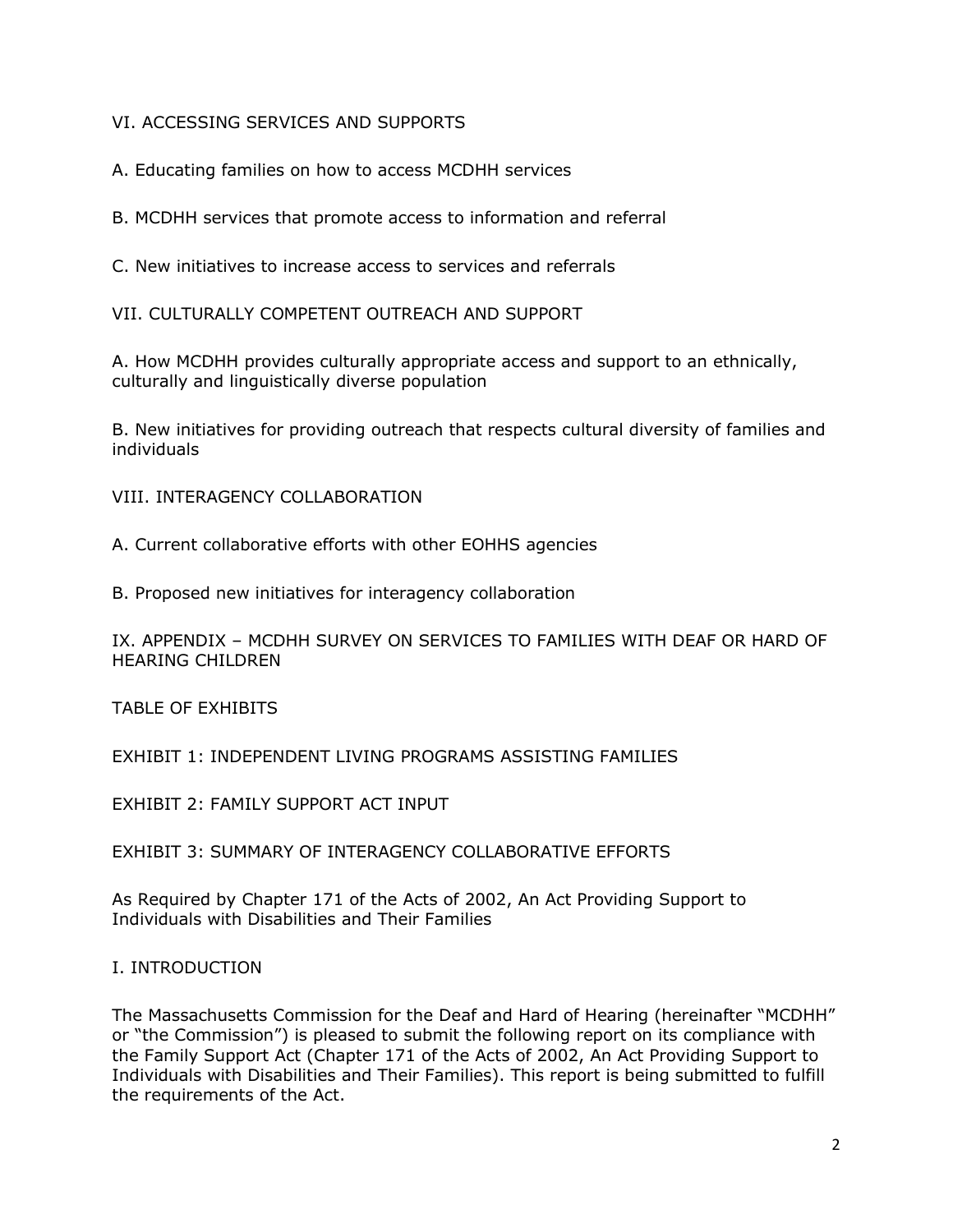Through its 17-year history, the Commission has worked closely with families to meet the needs of deaf, late deafened, deaf-blind, and hard of hearing residents of the Commonwealth.

MCDHH currently has a number of initiatives underway for providing family support. These are detailed below. These initiatives involve working with other agencies, providing case management, training, and information. Much of the work of the Massachusetts Commission for the Deaf and Hard of Hearing is community based;

therefore, the Commission also has a history of working with community groups, nonprofits, and other agencies to support and empower families of the deaf community.

The Commission takes pride in its willingness to seek input from the public in a variety of forums, and for provided various forums and vehicles for families and the public to have input into the formulation of Commission policy.

This report discusses those efforts in greater detail.

II. OVERVIEW OF THE MASSACHUSETTS COMMISSION FOR THE DEAF AND HARD OF HEARING

The Massachusetts Commission for the Deaf and Hard of Hearing has statutory responsibility in the Commonwealth for people of all ages who are deaf and hard of hearing. The Legislature established the Commission in 1986 (Massachusetts General Laws, Chapter 6 §191-197).

The objectives of the Commission are the following:

• To promulgate and coordinate public policy that affects the deaf community in **Massachusetts** 

• To deliver technical assistance and resources to other state agencies to help them fulfill their missions to deaf and hard of hearing people

• To advocate on behalf of deaf and hard of hearing residents of the Commonwealth and their families

- To provide direct and special services to the deaf community as described below
- To provide public education on issues affecting the deaf community

• To ensure the accessibility and quality of existing services and recommend new services as needed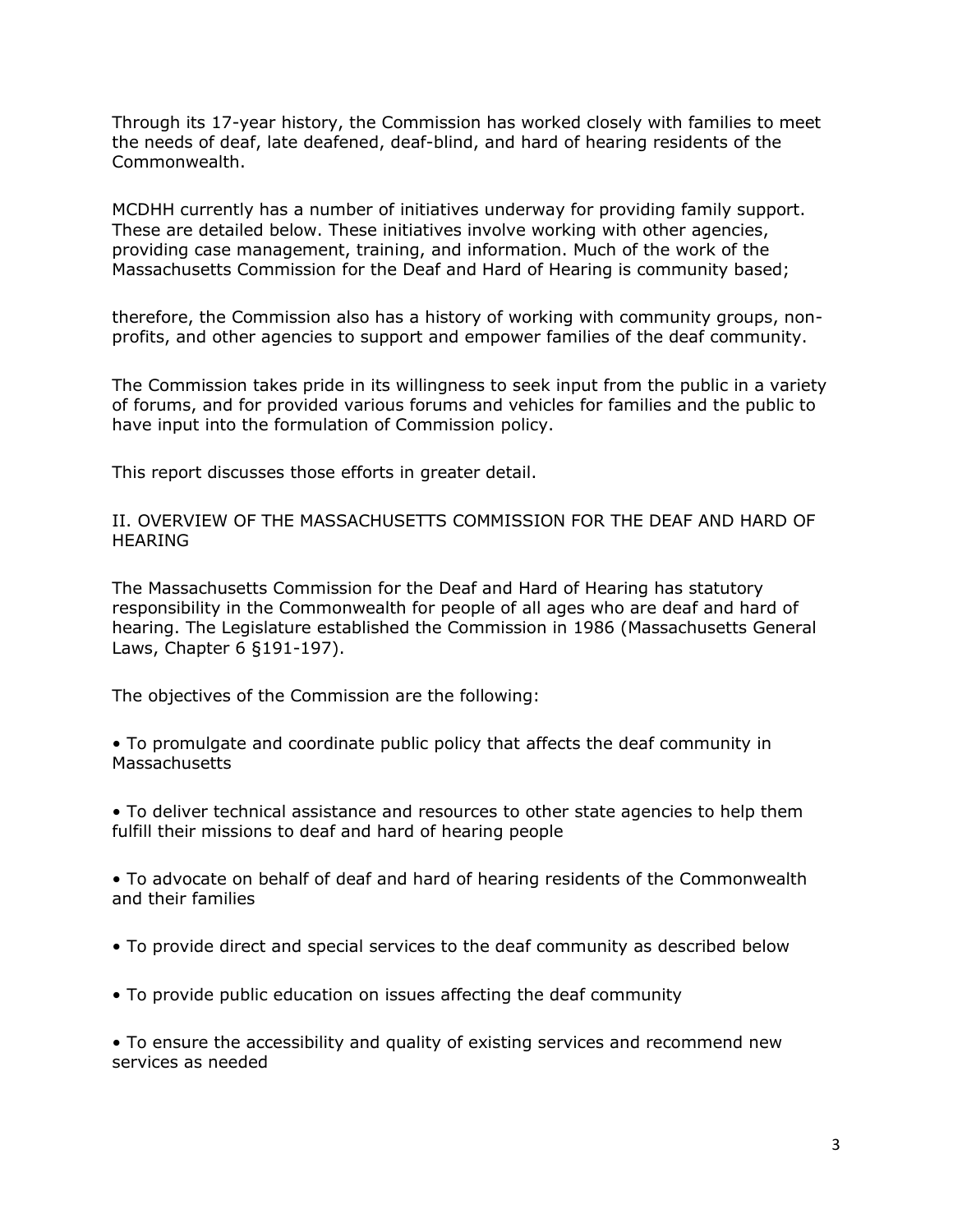• To provide the Governor's office, through the Executive Office of Health and Human Services, with recommendations on how the Commonwealth can best serve the needs of deaf and hard of hearing residents and their families

The Commission carries out its responsibilities so that deaf and hard of hearing people have access to information, services, education, and opportunities which will be equal to those of people who hear, which will enable each deaf and hard of hearing person to live productively and independently, and which will enable him or her to assume full responsibilities as a citizen and resident of the Commonwealth of Massachusetts.

# A. Background

The Massachusetts Commission for the Deaf and Hard of Hearing is a commission under the Executive Office of Health and Human Services and serves as the principal agency representing the Commonwealth's 560,000 Deaf, late deafened, and hard of hearing people within state government.

The Commission is also the lead agency for the federal, cross-disability, cross-agency grant from the U.S. Department of Education through the National Institute on Disability and Rehabilitation Research. This grant funds the Massachusetts Assistive Technology Partnership (MATP), to develop a coordinated, statewide system to enable access to assistive technology and assistive technology related services by people with disabilities in Massachusetts.

The MCDHH is mandated to improve communication accessibility and quality of existing services, to deliver certain specialized services, to promote or deliver necessary new services, and to assist other state agencies in delivery of services to deaf, late deafened, deaf-blind, and hard of hearing people.

The Commission is mandated to increase public awareness, determine the extent and availability of services, determine the need for further services, and make recommendations to the Governor.

#### B. Definition of Family Support

MCDHH defines "family support" as those services offered by the Commission within its statutory mandate and subject to legislative appropriation that provide assistance, education, training, and planning to the families of deaf and hard of hearing residents of the Commonwealth, as the term "families" is defined in Chapter 171 of the Acts of 2002.

#### C. Current Family Support Initiatives

The Commission currently provides a number of family support services. These include, without limitation: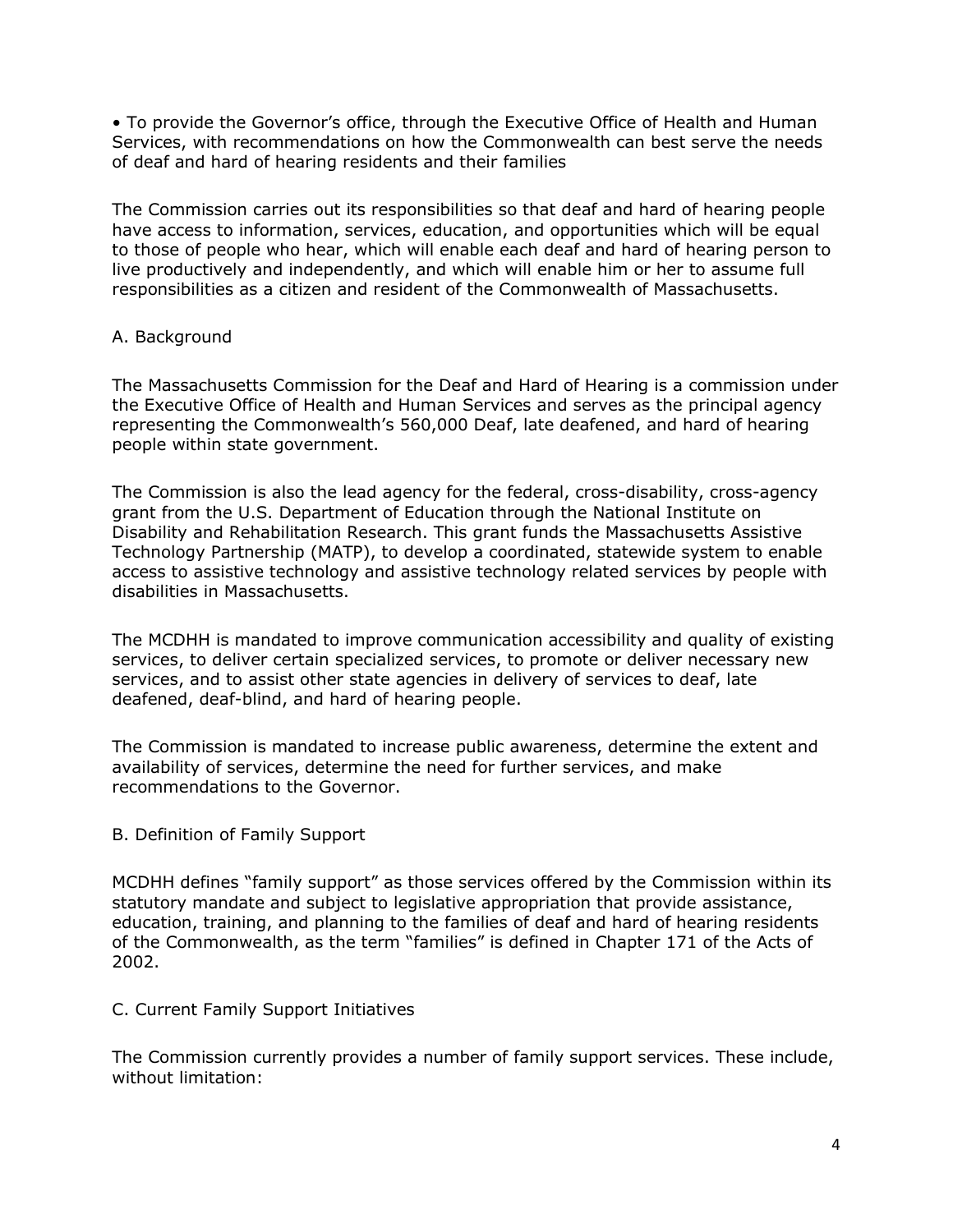Cross coordination with other agencies of referrals for deaf and hard of hearing people

Counseling and information

Assistive technology devices and service

Caregiver Assistance

Current family support services are provided through the Commission's existing departments as described in the following sections.

1. Case Management and Social Services

The Department for Case Management and Social Services provides referral services;

cross-agency case coordination; technical assistance to state and community agencies around cases and in policy and procedures development; assistance to deaf, late deafened and hard of hearing individuals with complex life situations; and Chapter 688 Transitional Case Management services in special situations; bilingual (American Sign Language/English) case management services; and training to hard of hearing individuals regarding factors related to hearing loss.

MCDHH provides a range of family support services through its Case Management Department, including:

Personal counseling (bilingual staff)

Cross-agency case coordination

Development of resources and natural

Crisis intervention (including assistance support systems on the protection phase of abuse cases)

Outreach/case finding

Specialized information and referrals

Individual consumer education regarding communication access and

Certification services (re telephone services available to deaf, late-deafened discount, use of interpreters in tests, and hard of hearing people and families etc.)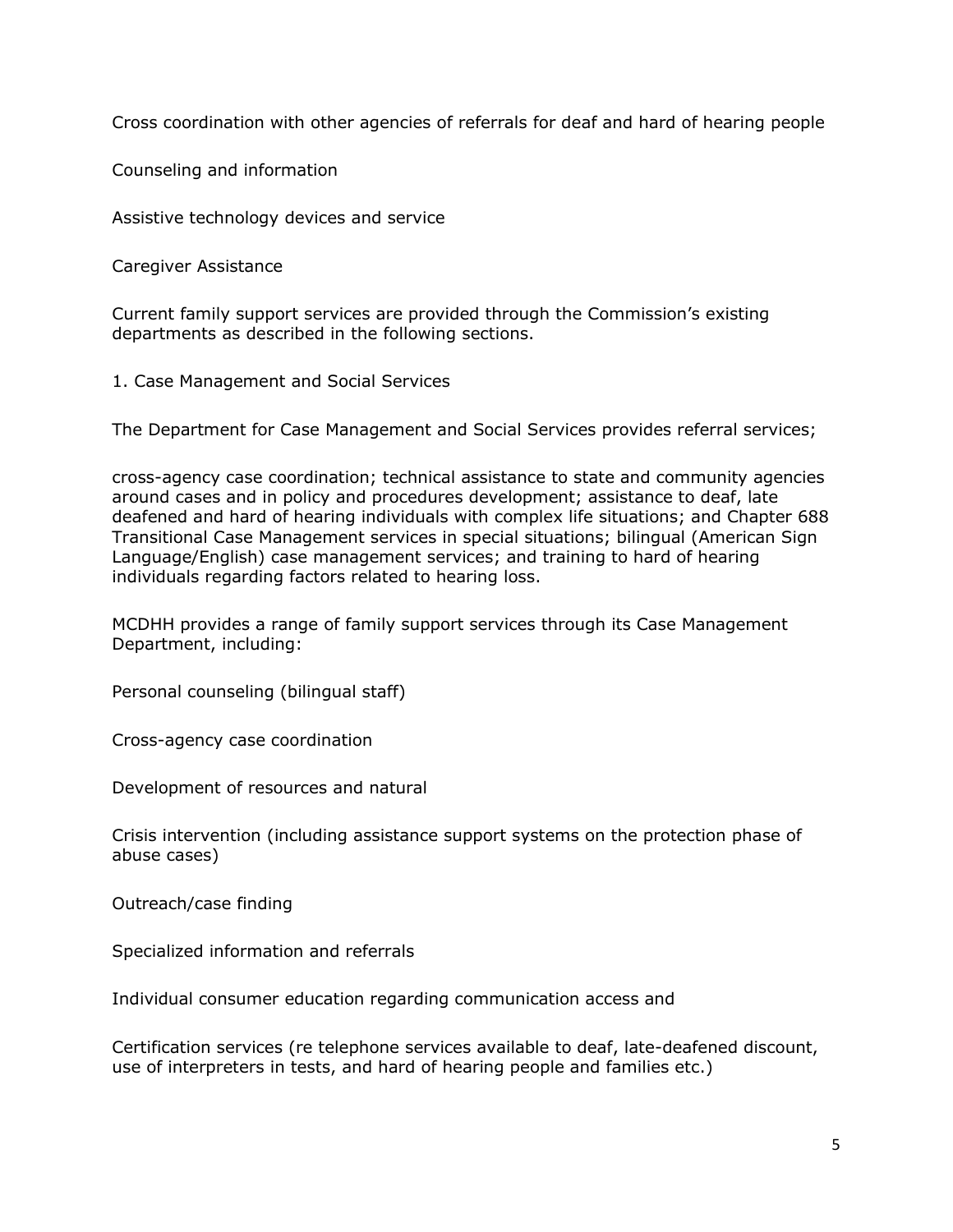Client needs assessment by specialized,

Case management for 'gap' populations, bilingual staff such as visually disabled deaf/hard of hearing

Client plan development (cross-agency) hearing persons, less-than-severely

Individual case work (intensive, mentally ill deaf/hard of hearing complex cases) persons, uneducated deaf/hard of hearing

Ch. 688 transitional case management hearing persons, or immigrants

The Commission has also taken the following family support steps.

#### Children's Specialists

The MCDHH Case Management Department has established three specialized regional positions in Boston, Plymouth and Springfield. These provide unique support services to families of deaf and hard of hearing children.

Children's specialists in these areas help families identify needs and assist them in working with other agencies for the betterment of their children. For example, our Children's Specialists connect families with early intervention and language acquisition resources once their children have been identified as deaf or hard of hearing through the Department of Public Health's Universal Newbom Hearing Screening Program. The MCD Children's Specialists also consult with, or provide training to, other agencies about the special needs of children who are deaf or have hearing loss.

#### Elder Care

The Commission is continuing its Deaf Eldercare Training program, run in conjunction with the Executive Officer of Elder Affairs. This unique, model program trains caregivers on how to work with deaf and hard of hearing elderly people. It also provides respite for families of deaf elders who can use the program to provide quality care for their loved ones. As the program continues to develop and more caregivers are trained, it will become easier for families to find quality care for their deaf elders in the Commonwealth.

# 2. Interpreter/CART Referral Services

The Commission also administers the Interpreter and CART (Communication Access Real Time)' Referral services. These services are vital to deaf and hard of hearing families because they provide communication access for deaf and hard of hearing children and adults in a variety of public settings.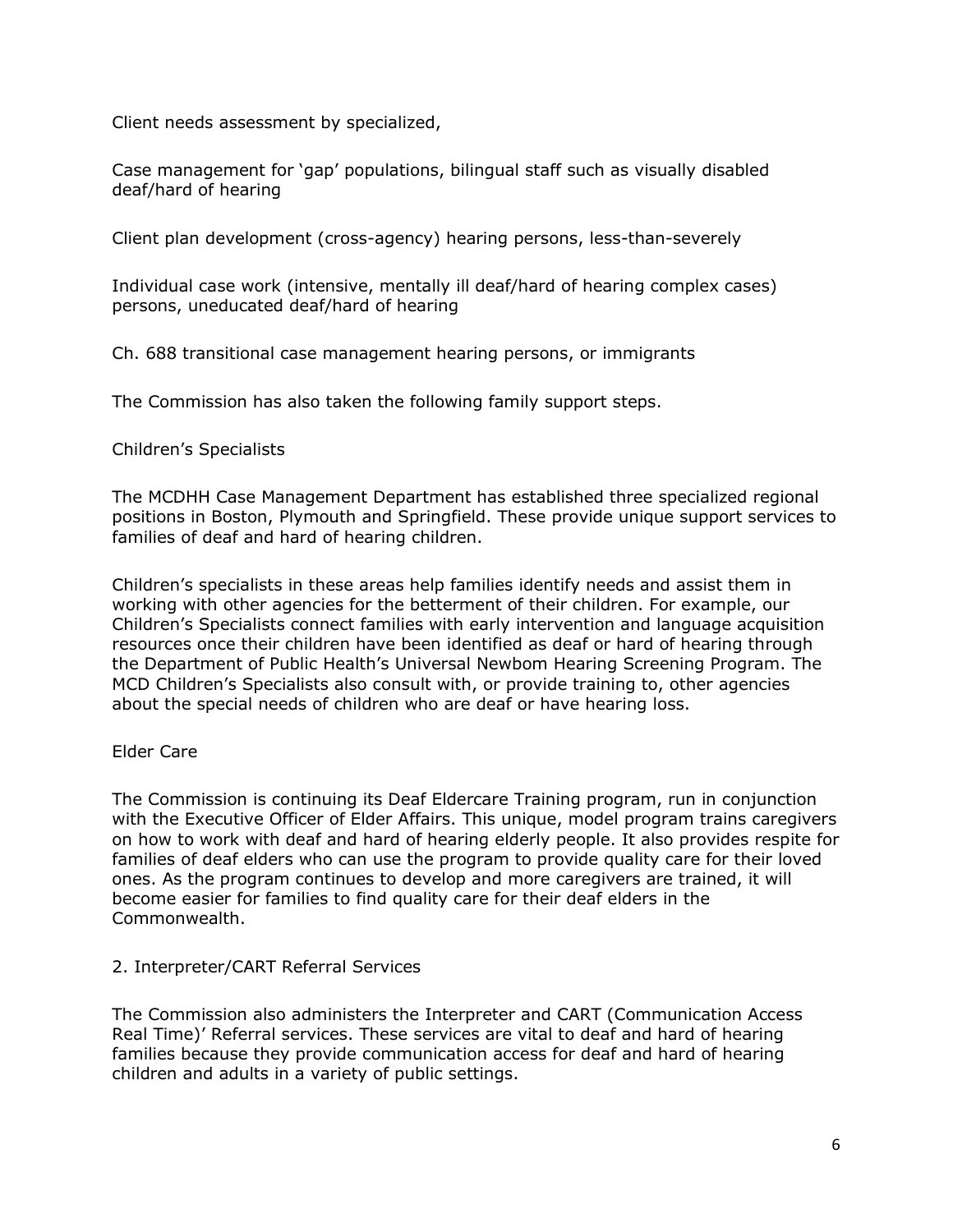3. Communications Access, Training, and Technology Services

The Department of Communication Access, Training and Technology Services provides public education on all issues related to hearing loss. It also provides free communication accessibility training and technical assistance to state agencies as well as public and private entities and organizations seeking to ensure compliance with the relevant provisions of the Americans with Disabilities Act.

CART employs a technology similar to television closed captioning. This provides for a screen display of a stenographic transcription in virtual real time with a speaker's words.

The CATTS Department produces the Commission's informational materials, manages the agency's website and provides general information related to deaf, late deafened and hard of hearing people, their needs and services via telephone, TTY, e-mail and the Commission's Web site, www. state .ma. us/mcdhh. 2

To assist families in obtaining a thorough and efficient education for their deaf children, MCDHH has signed a Memorandum of Understanding with the Massachusetts Department of Education. This three-track agreement involves consumers and parents in planning three activities key to the education of deaf children:

An assessment of sign language proficiency by both public and private elementary and secondary school teachers

An assessment of the proficiency of interpreters in public and private elementary and secondary schools

An update of educational guidelines related to deaf and hard of hearing children, and training stakeholders in use of these guidelines

Activities such as these are critical to the families of deaf children. They provide families with the assurance that their deaf children will receive the constitutionally mandated education to which all children the Commonwealth are entitled.

4. Independent Living Programs

Independent Living Programs and Services for Deaf and Severely Hard of Hearing People provide a broad range of services including skill training, self-advocacy training, peer mentoring, alternative support and recreational services, topical workshops for consumer education and advocacy. The following table depicts the reach of these programs.

Exhibit 1: Independent Living Programs Assisting Families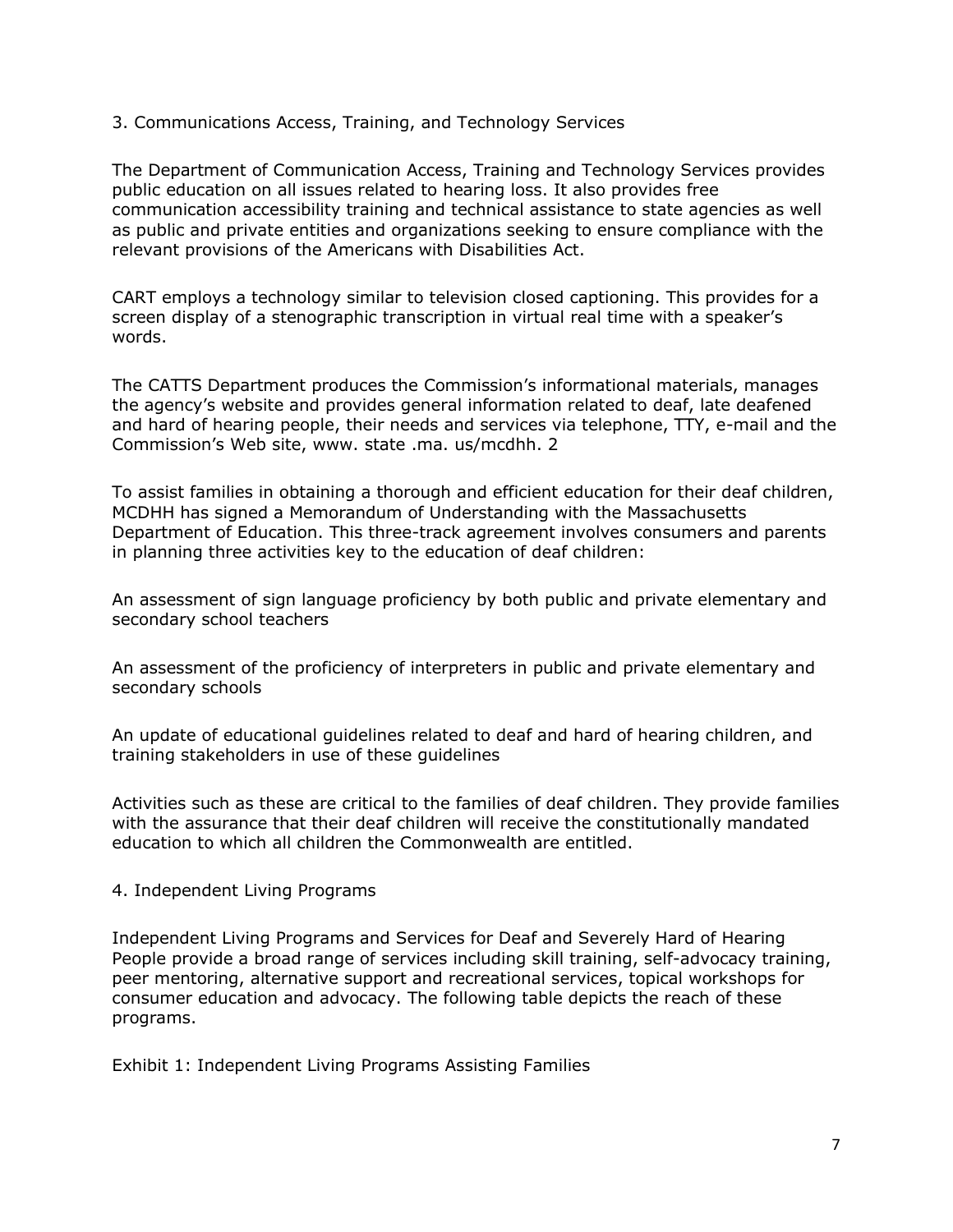Community

Program

Hyannis

Cape Organization for the Rights of the Disabled

Worcester Framingham Center for Living and Working

Allston **Danvers** Middleboro D.E.A.F. Inc.

2 It is also noted here that the Commission administers the Massachusetts Assistive Technology Program (MATP) described in greater depth above in Sec. II.A.

Community

Program

New Bedford

Lawrence

Northeast Independent Living Program

**Springfield** 

Stavros Center for Independent Living

Deaf and hard of hearing people benefit from these programs and their ability to provide such activities as skills development, training and recreational activities. The availability of these programs and activities helps not only deaf people, but their families as well by providing valuable support services on a community level.

III. Family Empowerment

MCDHH employs a number of activities that provide an opportunity for families of deaf and hard of hearing people to have input into the Commission's policies and practices.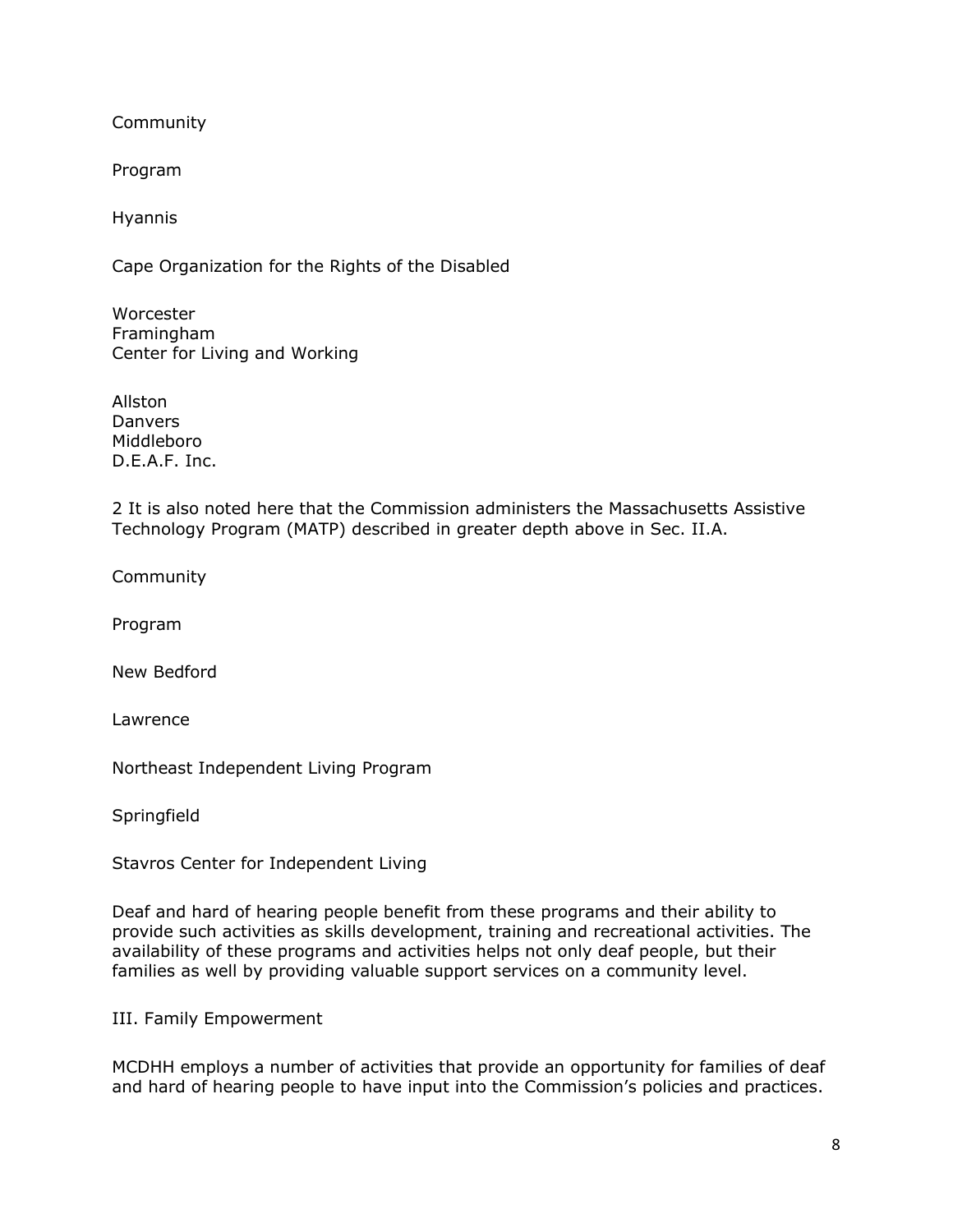A. MCDHH current initiatives to promote family input

MCDHH currently has four initiatives that give families an opportunity to provide input into the Commission's decision-making process.

1. Town Meetings

First, the Commission hosts an annual Statewide Advisory Council Meeting and Town Hall meeting. This year's meeting was held in September in Worcester. The meeting is an opportunity for the general public to comment on the Commission's programs and to voice its opinion on how MCDHH can better serve the deaf community and their families.

The issues raised in the Town Meeting include:

The effectiveness of the Children's Specialist program

Budget and funding

The effectiveness of case management

Whether MCDHH is meeting the basic needs of deaf people and their families

How MCDHH can better meet the needs of its diverse constituency

The best ways to support families of the deaf community

2. Annual Survey on Services to Families with Deaf and Hard of Hearing Children

The second way that MCDHH reaches out to its families is through its annual Survey on Services to Families with Deaf and Hard of Hearing Children. This survey asks respondents:

- How MCDHH can become more family friendly
- What new family supports should be developed by MCDHH
- Whether MCDHH should seek funds for more family support services
- Whether the Commission has provided training on how to quickly access its services

• Whether the Commission's services meet the family's ethnic, cultural and communications needs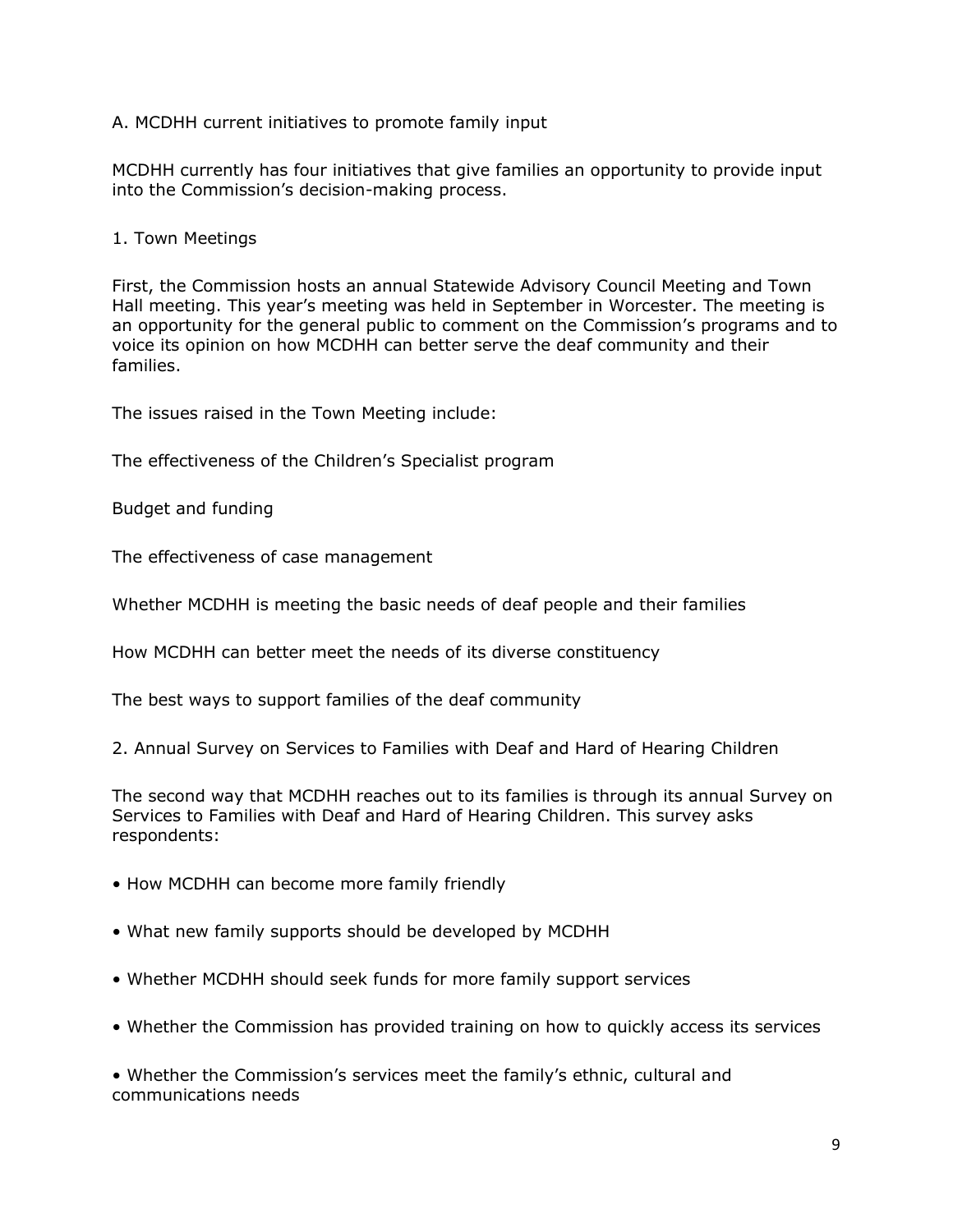- To suggest new approaches to accommodate diversity in the deaf community
- The best way to identify issues of importance to families in the deaf community
- Whether the Commission's performance is responsive to the needs of families

Respondents are also invited to provide any additional information or input on how the Commission can better support families.

A summary of this year's survey finds that respondents generally believe that the survey and the Town Meeting are adequate for providing a forum for family input into the Commission's work. Respondents, however, felt that the Commission could do a better job of helping them develop the necessary leadership skills within their families by providing more regional training and by involving the Children's Specialists more in training.

Respondents also felt that after-school or summer programs for children would benefit both deaf children and their families. Respondents also felt overwhelmingly that the Commission does a good job of meeting their individual ethnic, cultural or linguistic needs. Almost to a person they also believe thai the Commission should obtain additional funding to provide more family services—from hiring more Children's Specialists to producing regular publications on deaf issues and the Commission's services.

A copy of this year's survey is appended to this report.

3. www.state.ma.us/mcdhh: The Internet Portal of the Deaf Community

Third, the Commission operates a Web site through the Commonwealth's Internet portal that is aimed at providing news and program information of interest to deaf and hard of hearing people and their families. The Web site, www.state.ma.us/mcdhh, is enormously popular within the deaf community because of the general lack of information elsewhere on deaf issues. This popularity is exemplified by the number of consumers and their families who use the site, which receives approximately 10,000 "hits" per month.

Through the MCDHH Web site, family members can:

• Receive a Guide for People Who Become Deaf or Hard of Hearing, one of the Commission's most requested publications

• Quickly download forms for requesting necessary services, thus reducing the time between request and fulfillment for information

• Receive training on communications access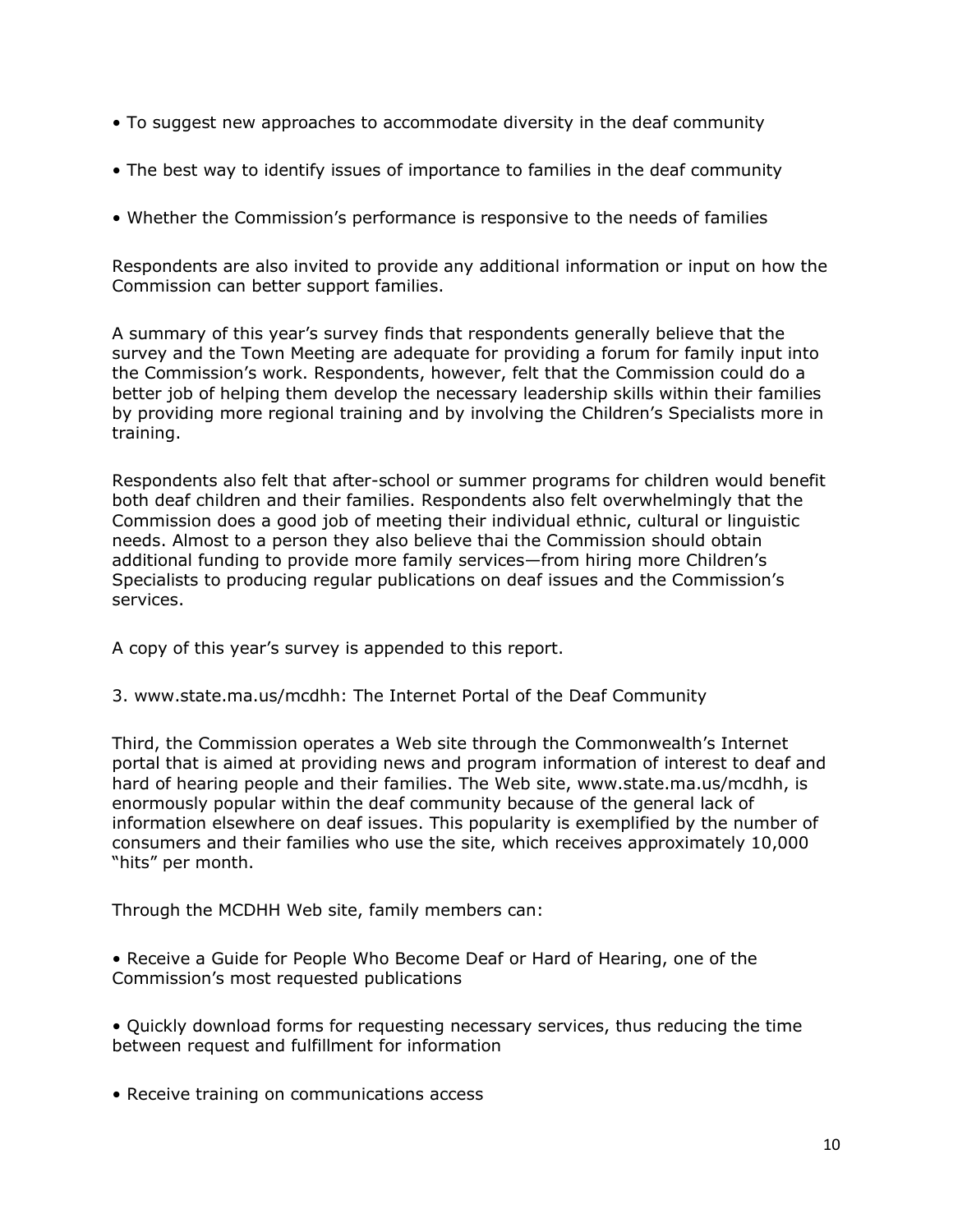- Get tips on how to select an American Sign Language (ASL) or signed English class
- Find information on assistive devices for the home

• Obtain a copy of the Commission's newsletter, which contains timely information on assistive technology, obtaining MCDHH services and legislation of interest to the deaf community

### 4. Advisory Councils

Finally, MCDHH is statutorily mandated to involve the community in its planning through its Statewide Advisory Council (SAC). The Council meets eight times each year and includes a broad cross-section of the community. This includes deaf, hard of hearing, and late deafened people.

It is important to note that the Commission is required by law to have at least one parent of a deaf child on the SAC to ensure that the families of deaf children are represented on this policy board.

In addition, there is a Regional Advisory Council (RAC) that meets in Springfield for the explicit purpose of making sure that MCDHH receives input from the deaf community and its families in the western part of the Commonwealth.

B. Providing a more family friendly atmosphere for input and influence

MCDHH has a long history, predating the Family Support Act, of working with families to make its services more relevant to the people it serves and its families. This input influences the Commission's work in a number of ways. It helps guide the Commission's policy and practices on an annual basis. It can influence how the Commission devotes its resources in a given year. And it can affect the budget that the Commission requests from the Legislature.

This year the Commission has solicited input on seven critical issues. These issues include:

- How the Commission can better empower families
- How the Commission can help families develop necessary leadership skills
- How the Commission can more effectively deliver its services
- New initiatives that the Commission can offer to better support families

• Ways that MCDHH can work to better meet the needs of the diverse population it serves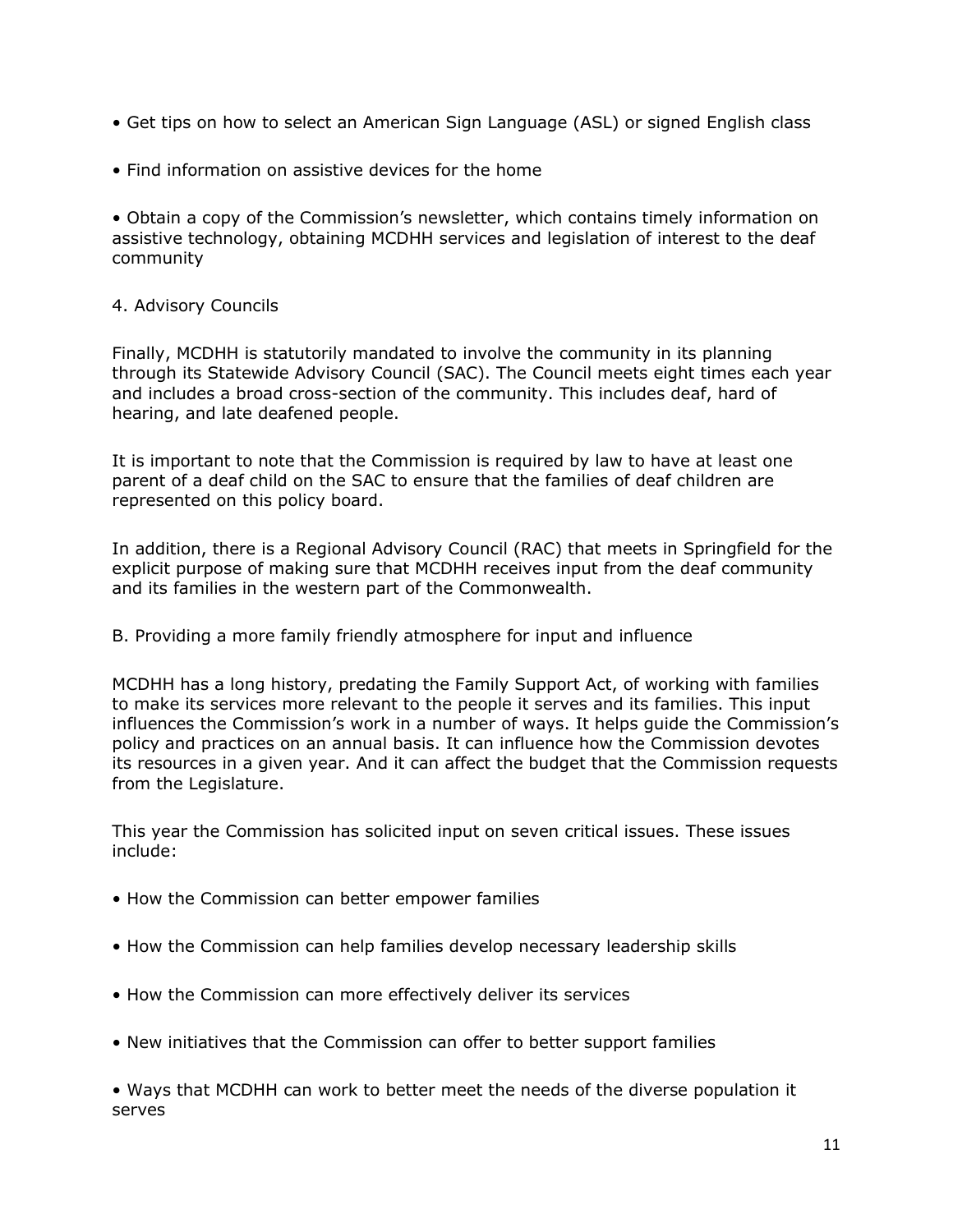This effort produced a range of positive suggestions, which are summarized in the following table.

Exhibit 2: Family Support Act Input

1. Do you have comments on ways MCDHH could better empower families? Do you feel you have any input on the direction of agency policies, programs, or services? What steps would you like to see MCDHH take to enhance consumer input and make our services more family friendly?

The phone system is hard to navigate if you do not know where to direct your inquiry. The website can be a little tricky too. It can be hard to find information. Is there a way to add key words?

Contact the AMA about listing MCDHH as a resource for their members

MCDHH provide pamphlets to doctor offices for display in the lobby

Provide information to other organization newsletters

Email/electronic newsletter to families, including different events

2. Did you receive training or education from your children's specialist to help you become a more effective advocate? Do you have any additional ideas or recommendations to help MCDHH implement ways to improve their leadership skills within the family?

Exposure is the most important – getting the information

A program that families can go to help them understand their rights

Links to other advocacy groups, parents groups on the website

Advocate training: train parents, families, and children about their rights and how to advocate for themselves

Use MCDHH website as a resource to link to other parent groups

A volunteer group of people who work as advocates for families. This group can also do advocate training.

Advisory council members to meet with the families and/or caseworkers as a way of publicizing MCDHH services and providing – Involve people who can become advocates working with families.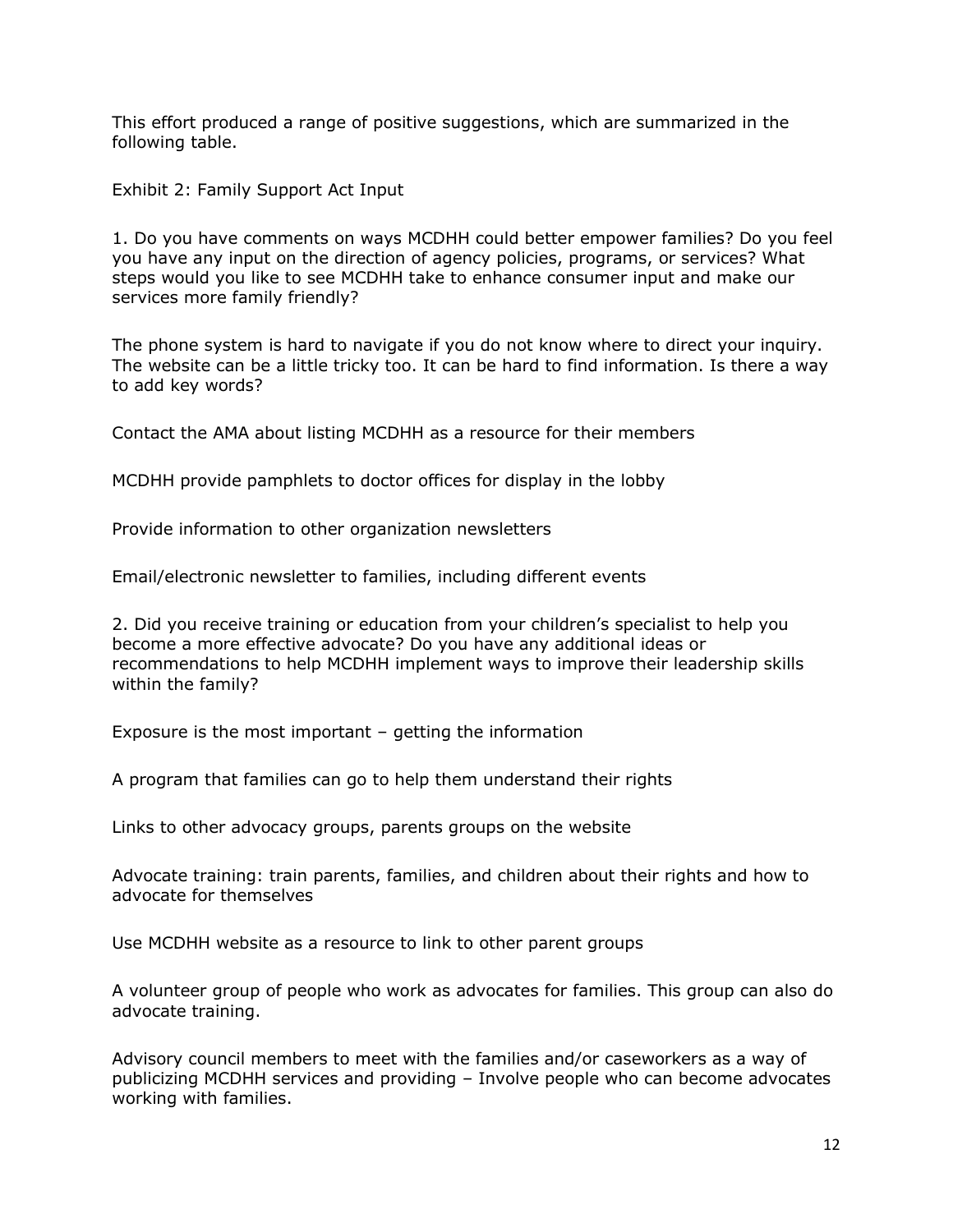Host events such the Walk for Deaf and Hard of Hearing for exposure in an environment that is "non-threatening" and social.

Language development should be supported, such as children with physical disabilities get wheelchairs.

Need for more information and advocacy toward legislators.

Work with TV shows such as "Chronicle" to produce a brief educational show about "A Day in the Life" of Deaf and Hard of Hearing people and their communication needs, equipment, etc. Dr. Tim Johnson could talk about hearing loss and how it affects you, issues, etc.

Send informational video tapes or reference papers and brochures to various newsletters and make them available for public viewing

3. Any suggestions regarding changes to:the way we provide services? How we fund those services?

More opportunities for more partnering with some of the other agencies to share'grants or share funding. Currently MCDHH has agreements; with the Department of Education and the Executive Office of Elder Affairs.

4. Have you received any training or support dealing with becoming more of an effective advocate? What services and resources do you think work well for helping families get information and referral? What new initiatives do you feel that MCDHH should do to support families? There could be more information available in local libraries, audiologist offices, primary care doctor offices, and hospitals.

Advertising on the MBTA

Evening community meetings with notices in the newspaper

Services provided in a timely manner

5. Your suggestions for the larger spring forum with other agencies

Regional meetings

Publicize-the meeting in advance using advocacy groups, advisory council, multicultural groups, etc.

6. How well does MCDHH work with people who come from different communities and cultures? Are we friendly and welcoming to multi cultural people? What new initiatives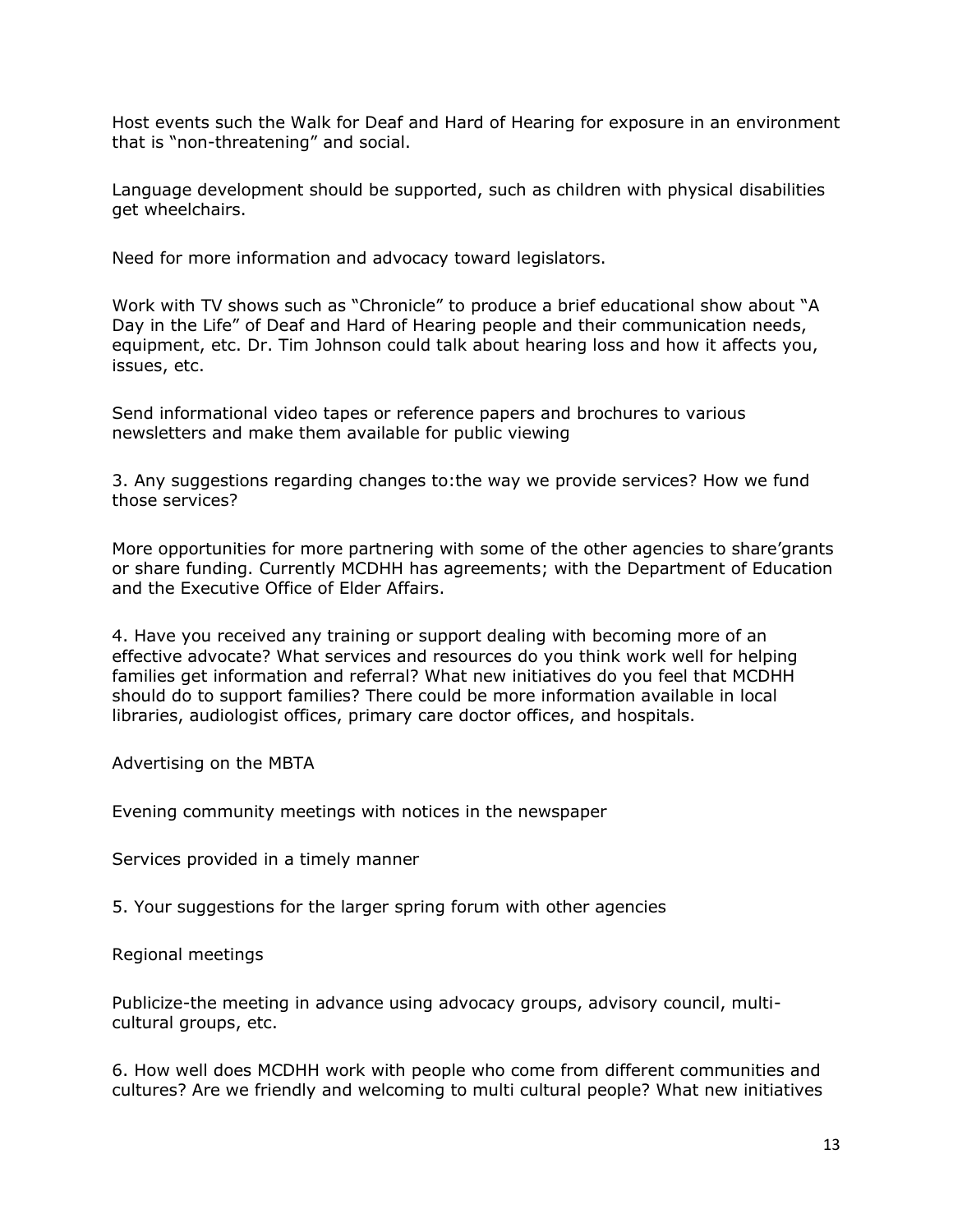or different approaches would you suggest MCDHH propose to meet the needs of ethnically or different groups?

Promotional tapes to run on the radios, family members may hear them

Billboards

Some ethnic groups do not seek services from MCDHH due to fear of discrimination. It would improve if MCDHH has a representative at the various ethnic and cultural events.

Host a cultural event at MCDHH incorporating a tour of MCDHH.

MCDHH sponsor multicultural events by advertising in program book, etc.

7. The Commission is collaborating with a number of other agencies under EOHHS. From your experience and your perspective, what other agencies should MCDHH collaborate?

MRC in relation to follow up on job accommodations and ways in which employers can better understand the needs of Deaf and Hard of Hearing people. Explain grievance procedures if not satisfied with services.

IV. Family Leadership

MCDHH provides multiple opportunities for its deaf community families to receive leadership training.

A. MCDHH training program for family members

A key area of training offered by MCDHH is children's services. Children's Specialists work with families of deaf children to train them in effectively helping manage their children's case. The outcome of this effort is that these families can assume a position of leadership and advocacy in such areas as education and assistive technology, providing their children the tools to help them succeed.

Another area of training offered by the Commission is its Deaf Elder Caregiver Training Center, a collaborative with the Executive Office of Elder Affairs. This landmark effort provides training in the specialized area of providing for the needs of deaf elders.

In addition, the Commission's web portal is the'most widely source of information for deaf community families in the Commonwealth (Please refer to Sec. III.A.3 above). It directs users to a variety of information on training programs of interest to families.

B. Giving families and individuals more opportunities to exercise their leadership skills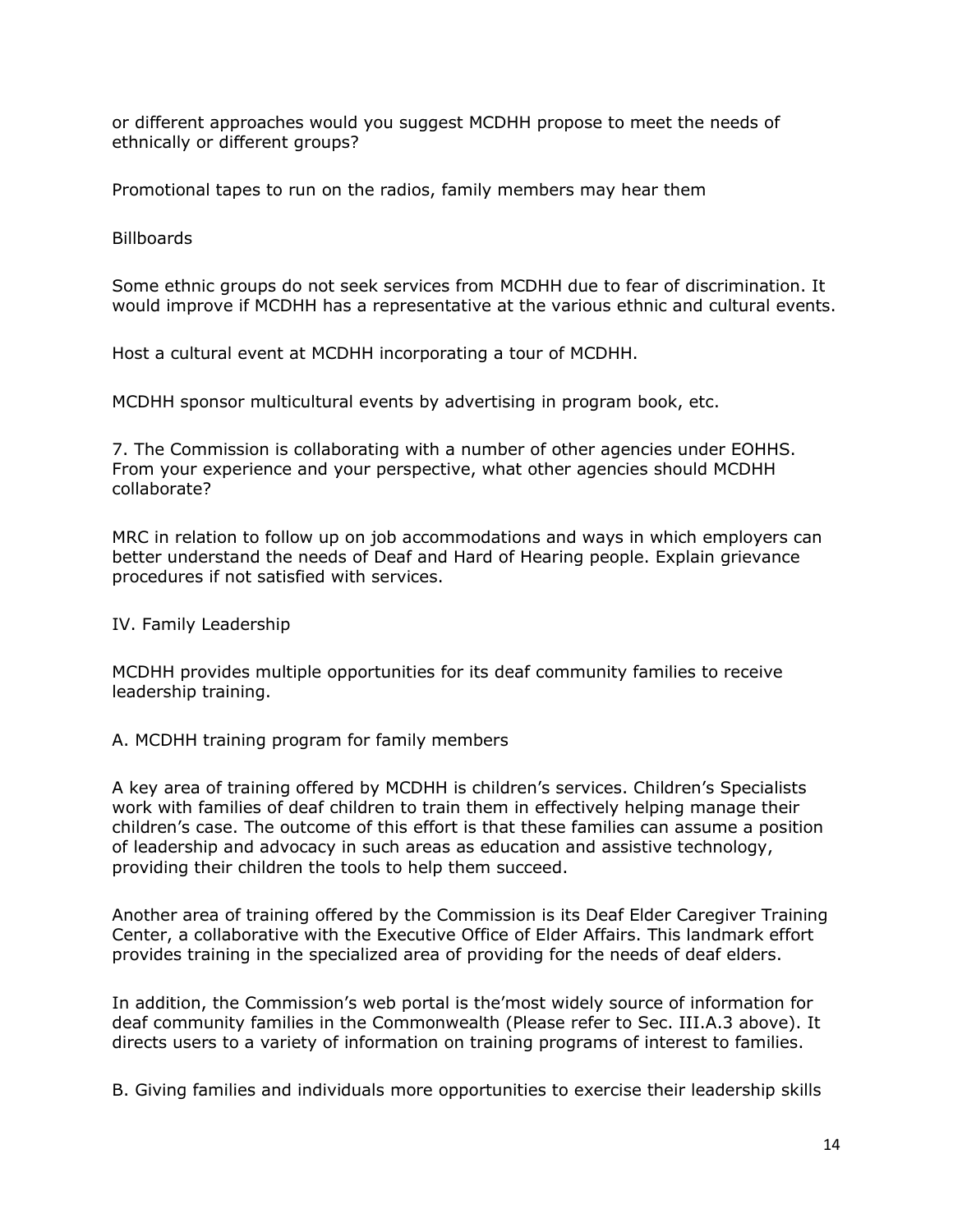MCDHH frequently provides families with an opportunity to exercise leadership. Its town meetings, SAC, RAC and annual surveys provide opportunities for families to become involved in the policy of the Commission.

In addition, the Commission often turns to the community for guidance and assistance of issues facing deaf people. For example, MCDHH is currently involved in a collaborative effort with a dozen community groups to combat the rising tide of physical assault and sexual abuse against deaf children and teenagers. The management of the Colic borative includes a number of parents of deaf children. These family members have been instrumental in defining the mission of the Collaborative, its objectives and its activities.

Through the leadership of these families, the Collaborative, in a short time, has put together two public activities, bringing families together with educators, law enforcement officials and deaf children and teens iu addicas the problem. The activities of the Collaborative are a mix of education, training, counseling and advocacy, all of which involve the leadership of the families involved.

V. Family Resources and Funding

A. Current resource allocation for family support

The Case Management and Social Services Department is the branch of MCDHH most closely responsible for providing family-support resources. In addition, operating on limited resources, the Commission has established three specialized regional position in Boston, Plymouth and Springfield—to provide unique support to families and their deaf and hard of hearing children.

These Children's Specialists are a valuable family resource for information on hearing loss and referrals to other agencies. The specialists also consult with othe:' service providers, like the Department of Health, and educate them about the very special needs of children who are deaf or who have suffered a hearing loss.

B. Providing flexible funding to families to customize their services

Perhaps the greatest funding flexibility that MCDHH offers to families is the abiiity to offer its services free of charge. The Commission does provide direct funding in the case of its Assistive Technology Program; however, this program is aimed at elders who are hard of hearing.

To the extent that staff is available, families working with MCDHH do have the ability to customize their service program.

C. New initiatives for individualized service and support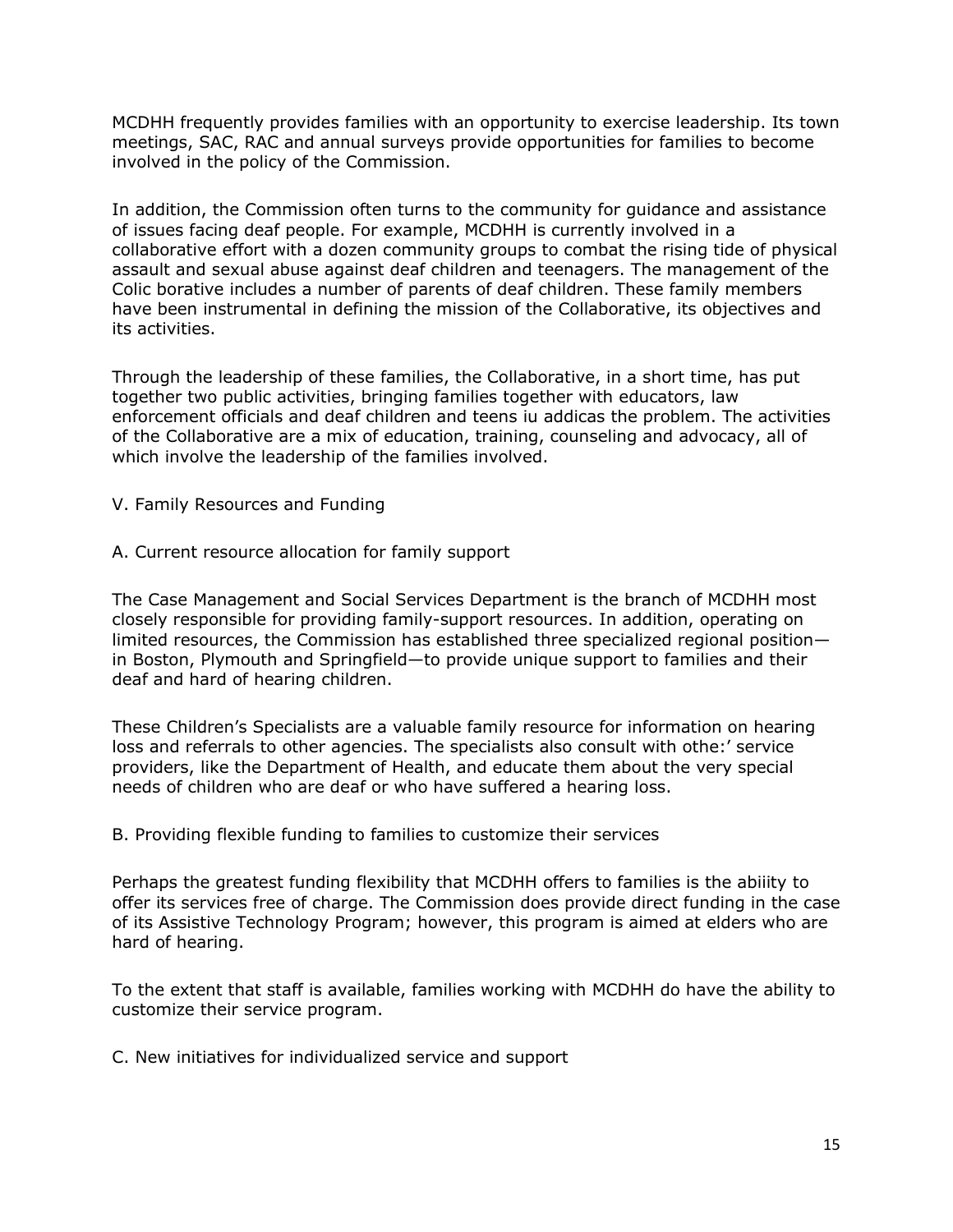MCDHH has a long history of broadening the scope of its mission by taking on new initiatives that are important to the deaf community. However, the Commission is in its third consecutive year of service cutbacks due to budgetary constraints. These constraints have had a materially adverse effect on the Commission's ability to take on new initiatives.

The Commission will pursue new initiatives in FY 2004 to the extent that it can establish partnerships to help offset the loss of 15 staff positions over the past three years.

These partnerships will include other agencies as explained in Section VIII below, as well as with non-profit organizations and educational institutions.

In addition, the Commission will continue its practice of seeking out grant opportunities to fund new initiatives. This is something it has done in the past with its Deaf Elder Caregiver Training Center, and is currently doing with its Abuse Prevention Hec.lth Collaborative for Deaf Children initiative.

- VI. Accessing Services and Supports
- A. Educating families on how to access MCDHH services

MCDHH uses a variety of methods to educate families on how to access its services. First, the MCDHH web portal, described above in Sec. III.A.3, is an information portal about the Commission and its services. Through this portal, families can receive information and link to other sources of information.

Second, the Commission produces an online informational newsletter that provides timely information on the Commission's services. ( Formerly published in hard copy quarterly and mailed to readers, the newsletter is now published electronically twice a year as a result of cost saving mandates.)

Third, MCDHH hosts town meetings or forums around the state at which Commission staff meet families, providing information on services and discussing problems.

Fourth, the Commission's Communications Access, Training and Technology Services Department provides public education on all issues related to hearing loss. It also runs a public outreach program whereby it will provide free communications accessibility training. The CATTS Department is responsible for producing the Commission's informational materials, providing general information related to deaf and hard of hearing people, and managing the Commission's web site.

In addition, when resources and budget permit, the Commission will utilize advertising an outreach to the public. The advertising is aimed at creating awareness of the Commission's services and providing a way for the public to access that information—by phone, Internet or response card. (Note 4: In 2000 MCDHH conducted a public transportation advertising campaign, placing ads in MBTA trains. These ads described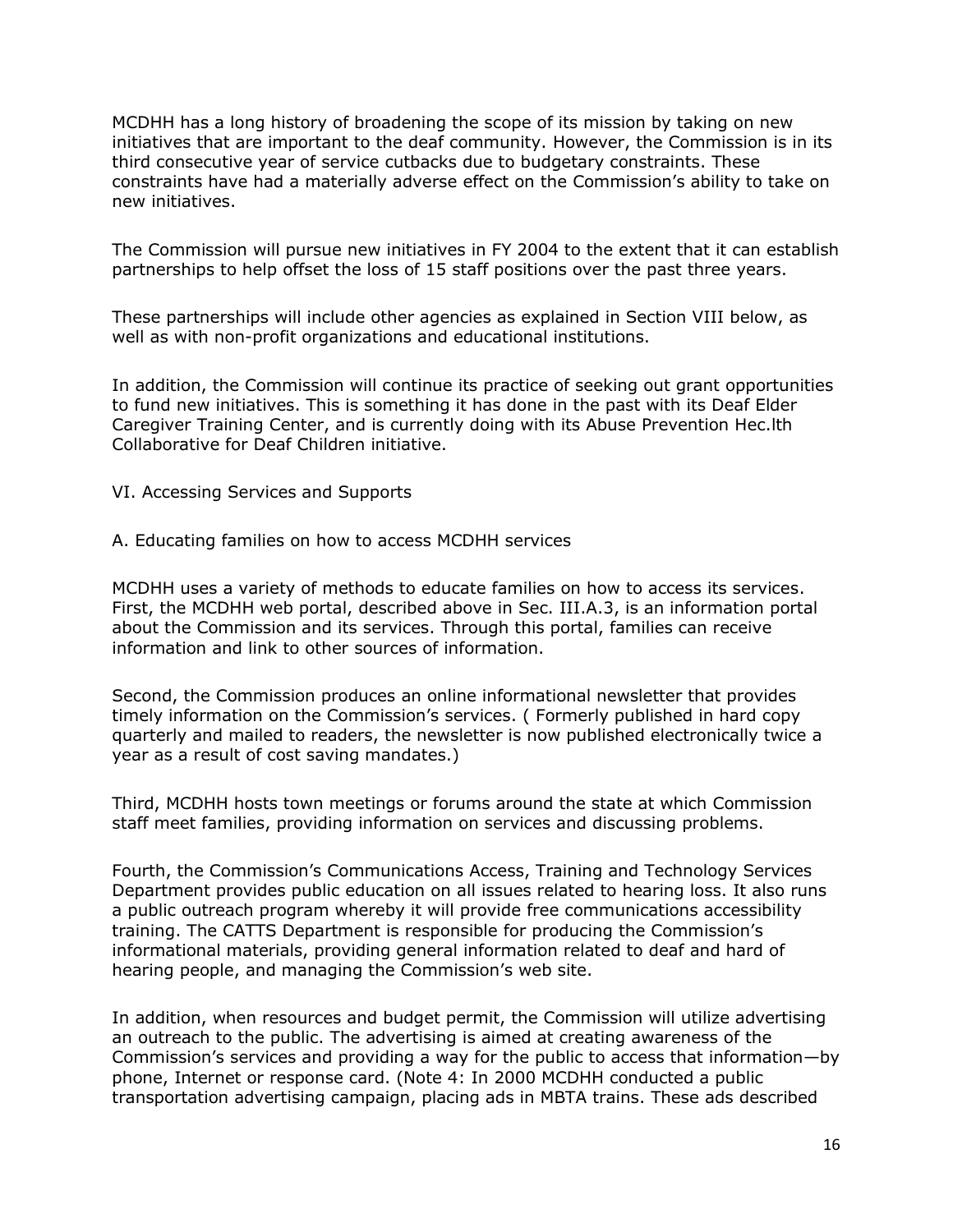the Commission and its services and featured a mail-in tear-off to request further information. This campaign resulted in tremendous demand for information on the Commission's services, and brought thousands of people into MCDHH's service community. Budgetary reductions forced an end to this public service campaign.)

Finally, the Commission works closely with its sister disabilities agencies on crossreferrals for families who receive support from one agency, but could use the services of the other.

B. MCDHH services that promote access to information and referral

MCDHH promotes access to information in a variety of ways. They include:

• Case Management. The Commission's case managers will make referrals for clients in need of certain services. Case managers will also help their clients find the information that will be of most help to them and their families.

• The Fund for the Purchase of Interpreter Services and the Fund for the Purchase of CART Services. These funds pay for the services of interpreters and CART providers to enable communications access for deaf, hard of hearing and late deafened people at many types of events in which other agencies are not legally responsible to pay.

• Independent Living Program and Services for Deaf and Severely Hard of Hearing People. MCDHH works closely with organizations such as those listed in Exhibit 1 of this report to promote access to information important to deaf people and their families.

C. New initiatives to increase access to services and referrals

MCDHH regularly conducts needs assessments, establishes work groups, promotes development of needed special services, and develops and pursues action plans that enhance already existing specialized services for dear, late deafened and hard of hearing individuals.

VII. Culturally Competent Outreach and Support

MCDHH has several ways in which it meets the needs of its multi-culturally community and provides appropriate support.

A. How MCDHH provides culturally appropriate access and support to an ethnically, culturally and linguistically diverse population

First, the Commission routinely hires translators of different spoken languages along with ASL interpreters. These multi-lingual translators are used when people who do not speak English seek case management services.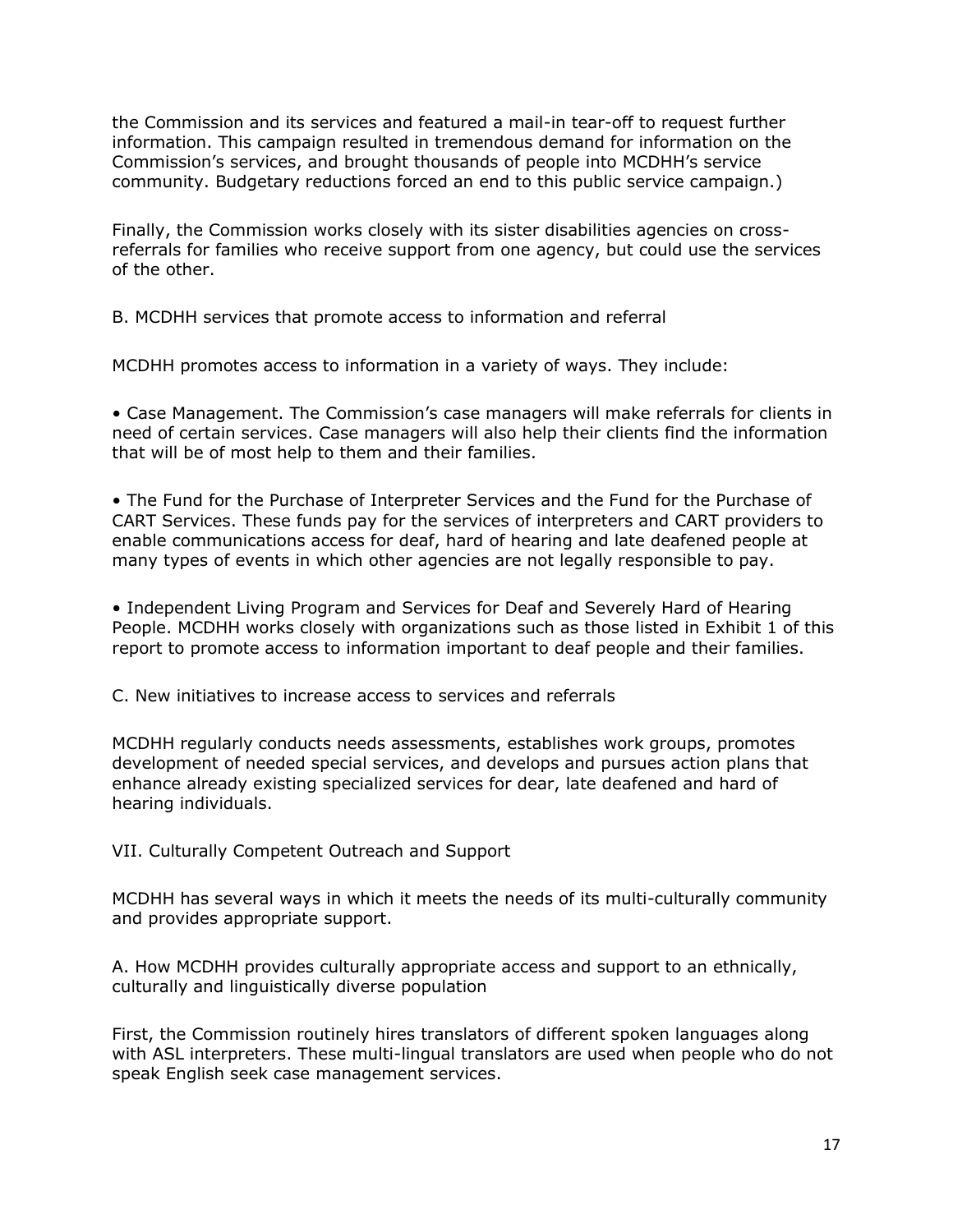Second, MCDHH hosts the Multi-Cultural Workgroup, multicultural gathering for the purpose of increasing the Commission's knowledge of diverse cultures, and to find out how it can better serve its constituents within those cultures. This Workgroup includes representatives of the following groups:

- Asian Deaf Association of New England
- Boston Black Deaf Advocates
- Boston Latino Deaf Association

New initiatives for providing outreach that respects cultural diversity of families and individuals

• In addition to the steps outlined above in Section VII. A, MCDHH has taken the following new initiatives in the area of cultural diversity:

• Provided MCDHH staff development training, led my a trainer from the Multicultural Workgroup, that focuses on recognizing and supporting diversity

• Nominated members of the Asian Deaf Association of New England, Boston Black Deaf Advocates, and the Boston Latino Deaf Association for seats on the Statewide Advisory Council (See Section III.A.4 above)

Our recently hired Director of Case Management and Social Services holds an MSW degree from Gallaudet University, which opens the door for potential collaboration as an intemship/practicum site with the Gallaudet University Dept of Social Work.

The Commission welcomes diversity in its staff and strives to be proactive in promoting diversity in its hiring practices, as budgetary constraints allow for new staff.

VIII. Interagency Collaboration

The Commission has a history of working closely with a variety of Massachusetts agencies. The following table summarizes these collaborative efforts. While the projects cited are not meant to be an exhaustive listing, they do provide guidance on how MCDHH works with other agencies on behalf of families to support our mission to the deaf community. These projects are described in more depth following the table and elsewhere in this Report.

Exhibit 3: Summary of Interagency Collaborative Efforts

Collaborative Project

Description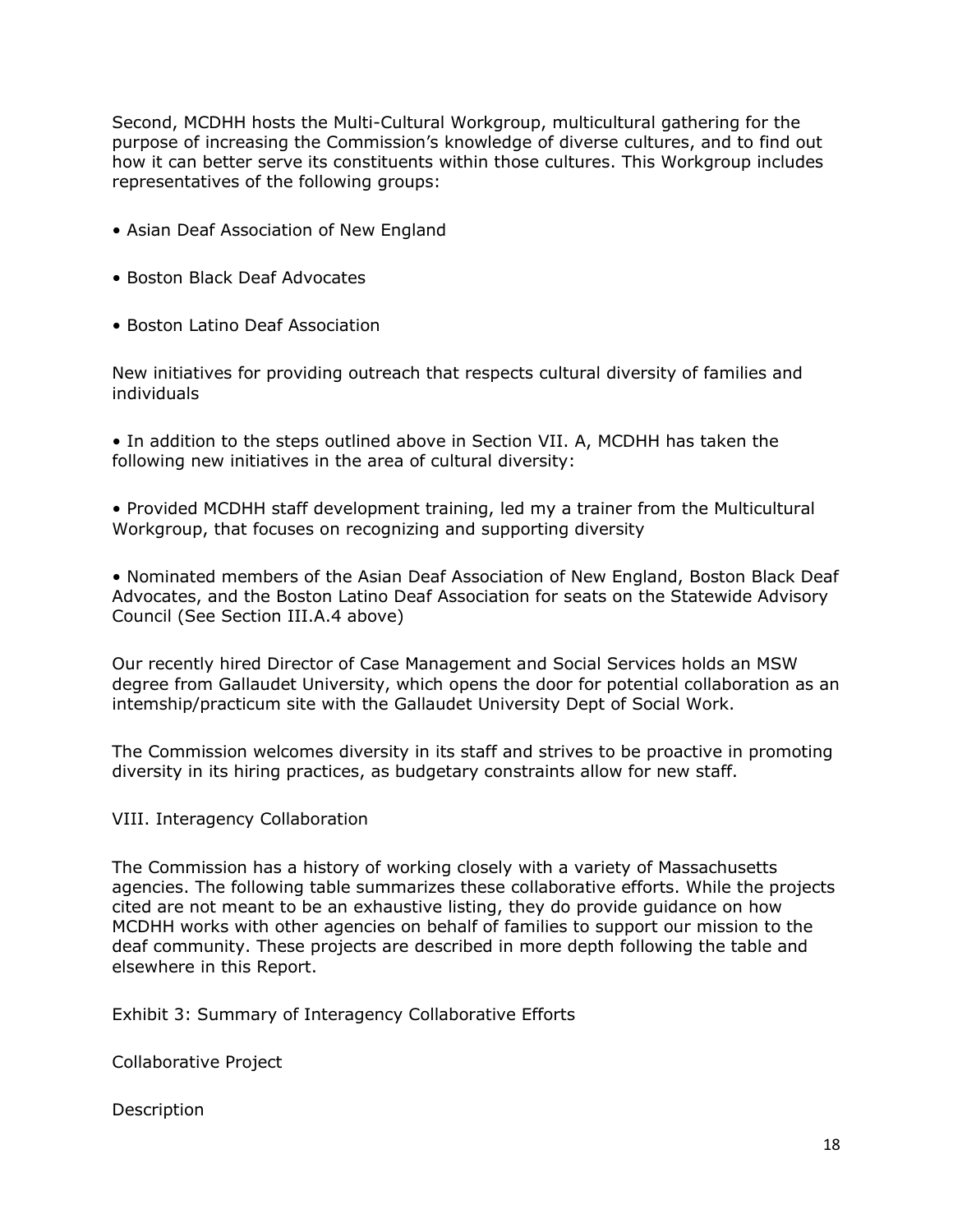Citation within this Report

EOHHS Collaborations

Cross referrals

MCDHH uses a system of cross referrals for cases that involve other agencies, such as its sister disabilities agencies.

VIII.A

MATP

MCDHH is the administrative agencies for the Massachusetts Assistive Technology Program, funded under a federal grant.

ii.a

Universal Newborn Hearing Screening

MCDHH Children's Specialists work with DPH in screening newboms for hearing loss. The Specialists also work with other agencies to address the special needs of children who are deaf or have hearing loss.

II.A.l

Other Non-EOHHS Agencies

Deaf Elder Caregiver Training Center

MCDHH has partnered with the Executive Office of Elder Affairs to launch a first-in-thenation center to train caregivers in the specialized work of providing care to deaf elders.

II.A.l

Education of Deaf Children

MCDHH has signed a Memorandum of Understanding with the Department of Education to improve the quality of education for deaf children in Massachusetts schools

II.A.3

New Collaborative Initiatives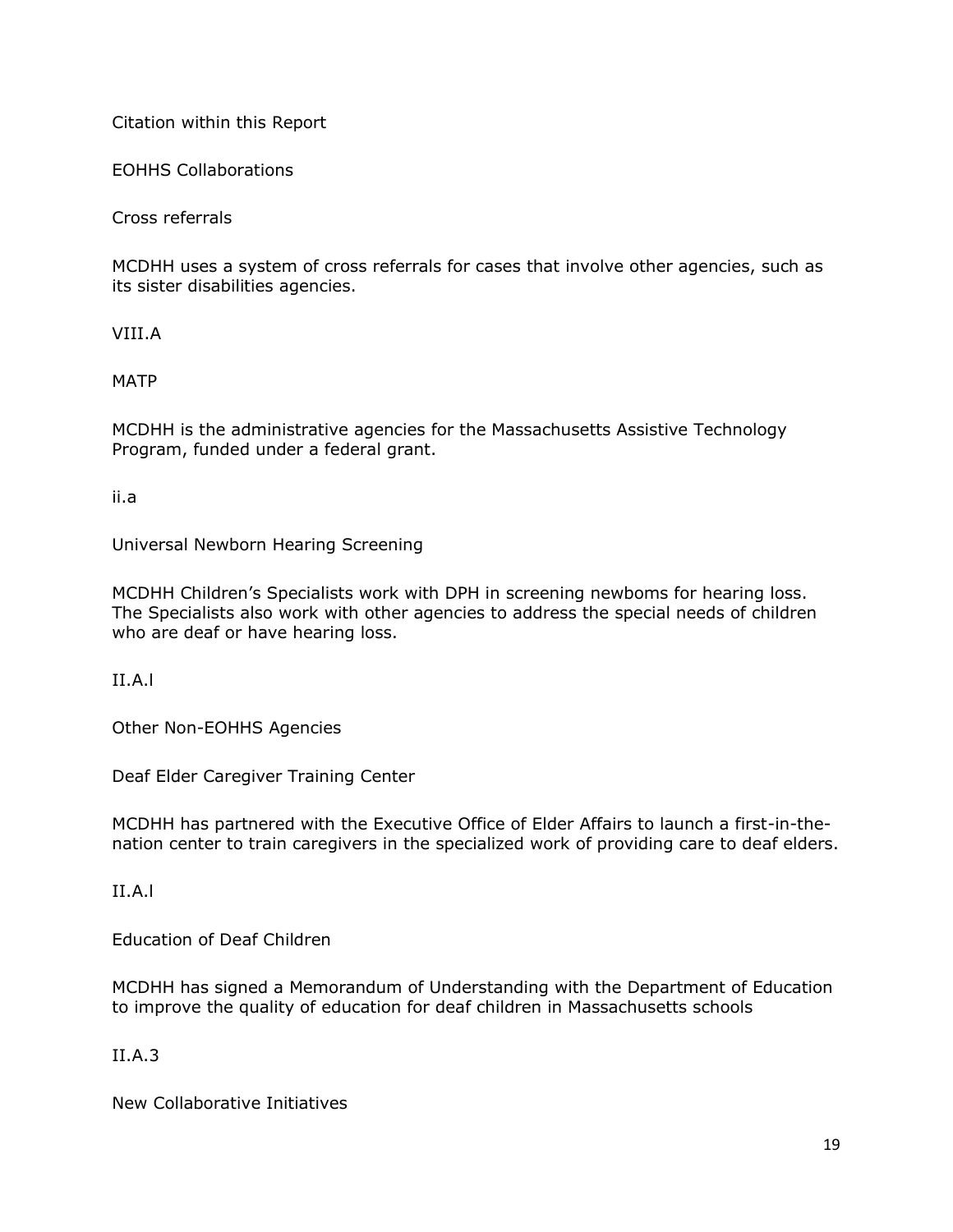Abuse Prevention Health Collaborative for Deaf Teenagers

MCDHH, in collaboration with a dozen other groups, including schools, parents, justice agencies and non-profits, has launched a program to educate, counsel, and assist deaf children and teenagers with the problems of physical assault and sexual abuse.

IV.B

A. Current collaborative efforts with other EOHHS agencies

MCDHH is engaged in a number of collaborative efforts with other agencies within the Executive Office of Health and Human Services. These efforts include cross-referrals with its sister disabilities agencies in the Office, such as the Commission for the Blind and the Rehabilitation Commission. This type of effective case management provides effective cross-agency case coordination assists families by reducing the time spent seeking services.

MCDHH is the administering agency for the Massachusetts Assistive Technology Partnership (MATP). This is a cross-disability federal grant that under the Commission's management helps ensure cross-disability assistance to clients by making all types of disability-related technology available.

In addition, MCDHH case managers work closely with the Department of Public Health on a case-by-case basis. Case managers will refer families of newborns to DPH for the Universal Newbom Hearing Screening Program, and DPH will refer parents to MCDHH and its Children's Specialists.

B. Proposed new initiatives for interagency collaboration

MCDHH recently launched the Abuse Prevention Health Collaborative for Deaf Teenagers in conjunction with several other agencies, schools and non-profit, community-based organizations. Efforts such as these allow the Commission to further its mission to advocate on behalf of the deaf community by combining resources with other groups.

IX. Appendix—MCDHH Survey on Services to Families with Deaf or Hard of Hearing Children

MCDHH Survey on Services to Families -with Deaf or Hard of Hearing Children

Please take a few minutes to let us know how we could better serve you and your family.

Question 1: What would you like to see MCDHH do to increase family input and make services more family-friendly?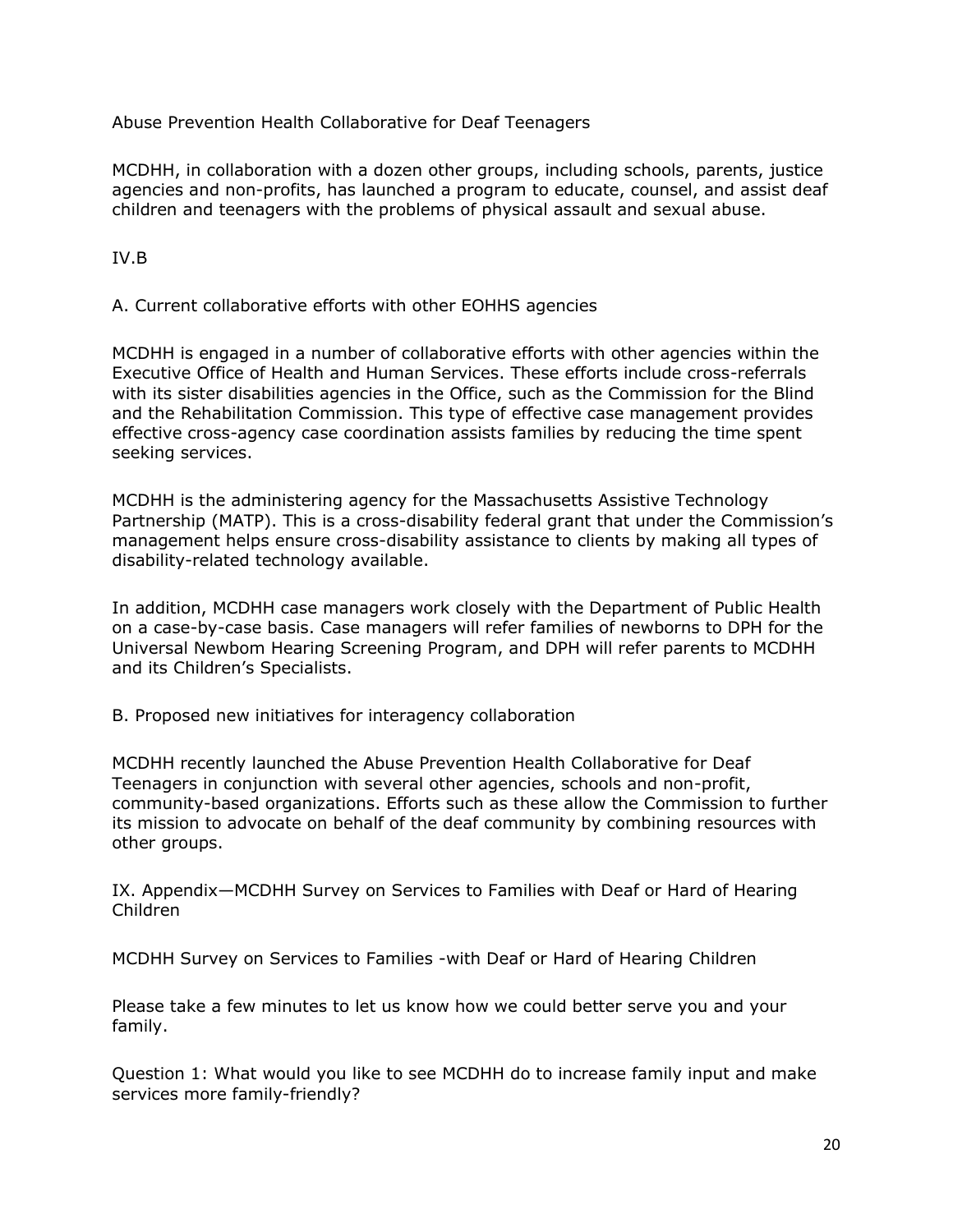0 I think MCDHH Services are family – friendly as is

0 Annual surveys to collect family input

0 Town Hall meetings to collect family input

Question 2: Did you receive training from your Children's Specialist to help you to become a stronger advocate and achieve the results you want?

0 Yes 0 No

a) What new supports would you like to see MCDHH provide to help you develop or practice leadership skills?

0 1 think MCDHH services are already geared toward helping family members develop

their advocacy and leadership skills

0 Regional, recurrent advocacy/leadership group training sessions

0 More focus on advocacy/leadership training by MCDHH's Children's Specialists

Question 3: Should MCDHH seek funds for more/new family support services?

No, I think there is enough support now.

0 Yes, find funding for more Children's Specialist positions

0 Yes, find funding to provide more intensive training to the Children's Specialists onurgent issues so they can become beltci auvoi-a'icy and trainers 0 Yes, find funding for a regular flyer or publication to increase awareness of issues about families with children who are Deaf or Hard of Hearing, and about MCDHH services.

Have you received services from MCDHH's Assistive Technology program?

0 Yes 0 No

b) What new activities would help families improve children's' individualized services and supports?

0 None, services and supports already in place.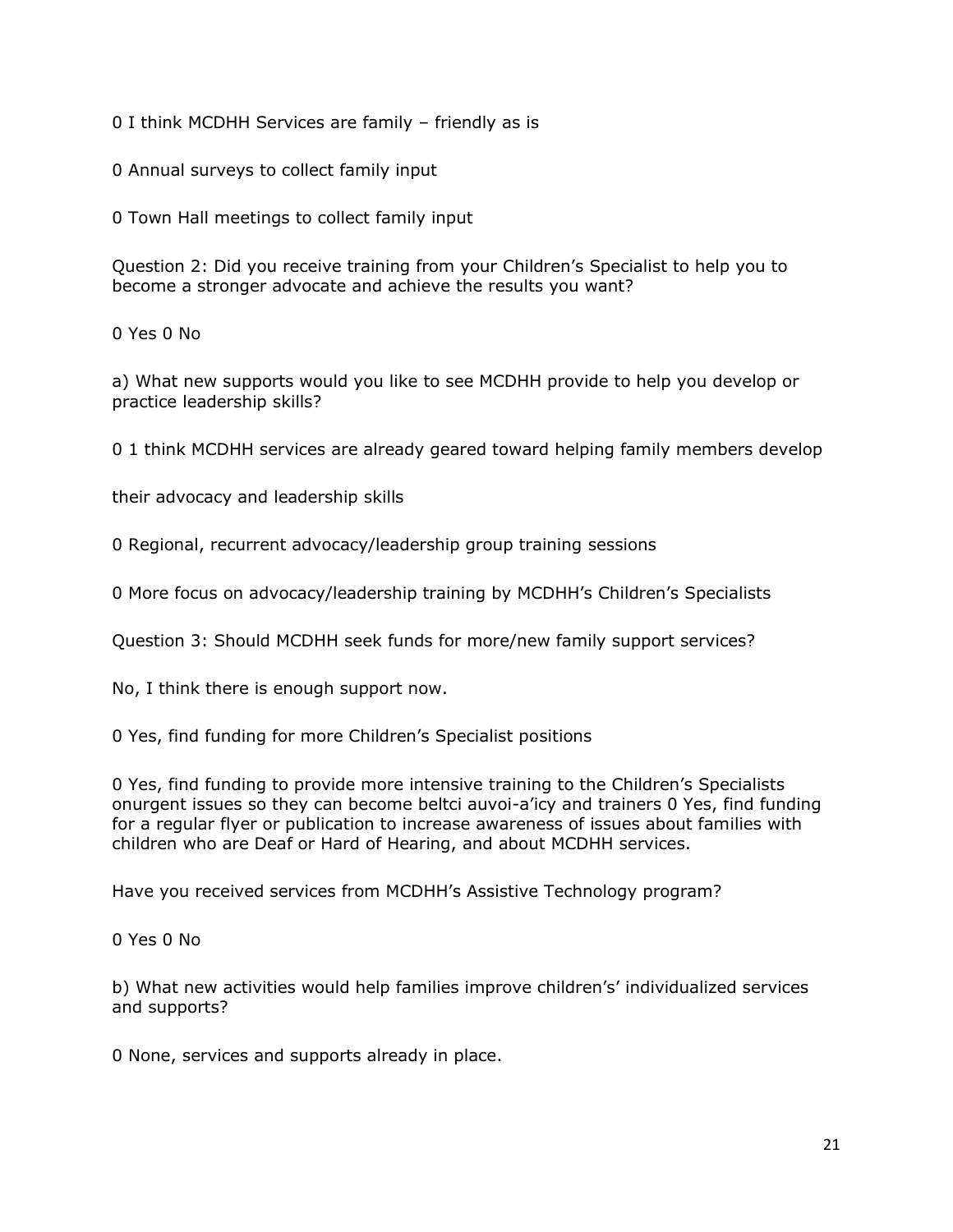0 MCDHH should encourage after-school programs for children who are Deaf or Hard of Hearing.

0 MCDHH should encourage summer programs for children who are Deaf or Hard of

Hearing

Question 4: Did you receive education on how to access services quickly and effective manner from your MCDHH Case Manager?

0 Yes 0 No

a) What services best help you get the information you need?

Direct telephone and e-mail access to my MCDHH Children's Specialist

0 Special page on MCDHH website with information and updates about concerns of families with children who are Deaf or Hard of Hearing

0 MCDHH Case Management arranging meetings between schools and families

Question 5: Do you think MCDHH services are provided to you in a manner that meets your ethnical, cultural and communication needs?

0 Yes 0 No

a) What new approaches would you suggest MCDHH use to meet the needs of ethnically, culturally or linguistically diverse families?

0 Information and educational materials printed in different languages

0 Town Meetings with foreign language interpreters to gather input from culturally

and ethnically diverse families

0 Cultural sensitivity training for MCDHH Children's Specialists

Question 6: Which would be most helpful to you and your family?

0 Interagency, regional Town Hall meetings to identify "common issues" for families and to increase problem-solving through agencies working together 0 "Team Advocacy" approach with different agency representatives working with families and schools so